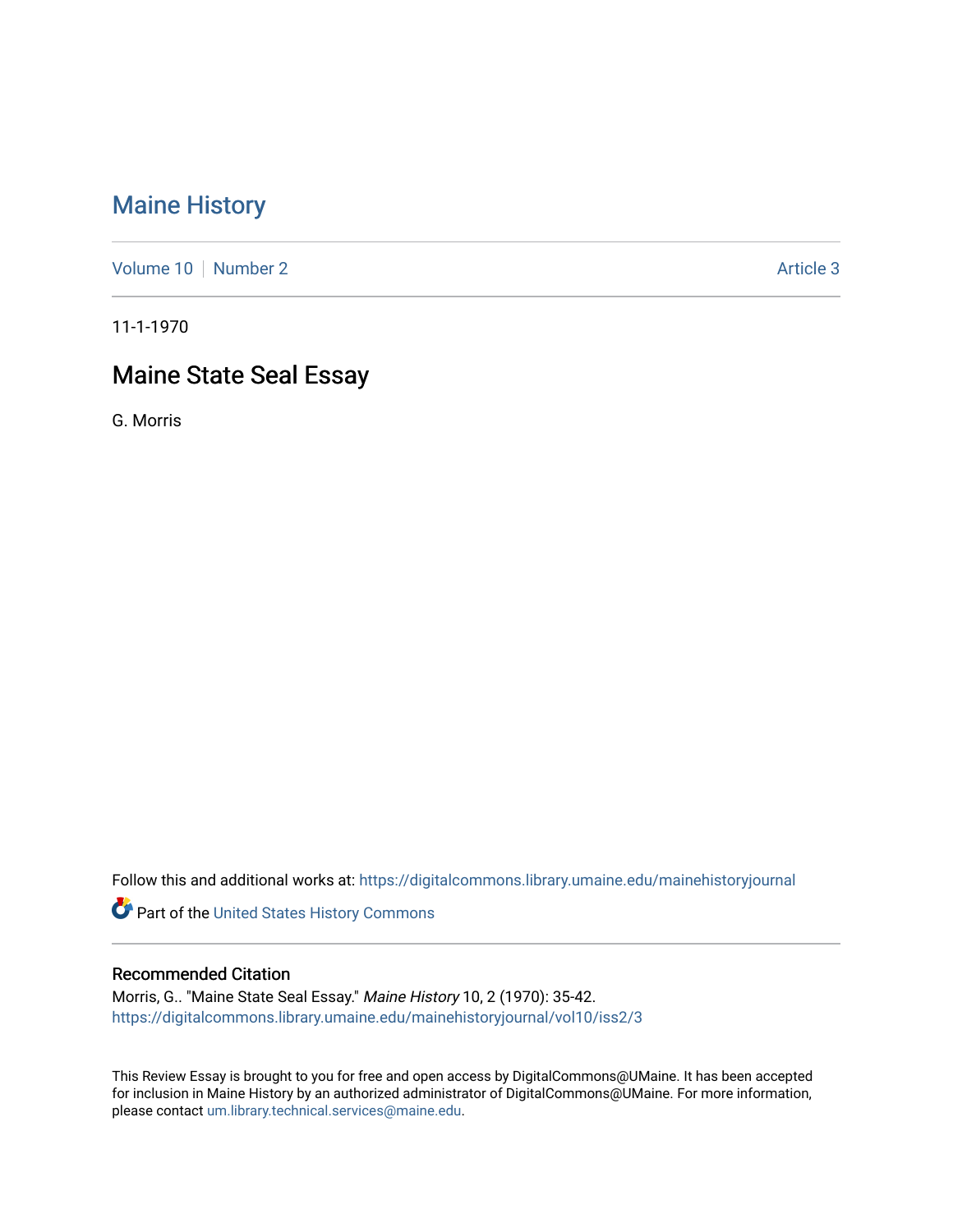

Adopted without controversy or alteration by Maine's first Legislature, the State Seal evoked <sup>a</sup> less cordial response from other quarters.

William D. Williamson felt that the Seal was rather crudely done owing to the haste with which it was designed and executed since there was immediate need for it by the new Legislature, "...hence people of taste and judgement have not been altogether pleased with the devises or emblems," he observed. [1]

In fact, only <sup>a</sup> week elapsed from the appointment of <sup>a</sup> joint committee for the purpose of designing a State Seal until chairman Isaac G. Reed of Waldoboro presented his full report to the Legislature. The Seal was adopted on June 9, 1820. [2]

Use of the motto *Dirigo,* emblazoned directly beneath the North Star was to provide a tempting target for neighboring States. Any number of immodest misinterpretations were advanced with appalling enthusiasm.

<sup>A</sup> truly vicious attack came from the City of Brotherly Love. Published first in the new *National Gazette and Literary Register* (ancient ancestor of the *Philadelphia Inquirer)* the article was reprinted in the *Eastern Argus* on August 15, 1820. Robert Walsh, principal editor of the *Gazette* seized upon the opportunity which *Dirigo* presented, and proceeded to heap scorn upon the new State of Maine. [3] Couched in the ponderously pedantic fashion of his day, Walsh posed as Benevolent Tutor to an unenlightened northern neighbor who seemed to be having considerable difficulty with his Latin grammar.

This sneering insult was countered with an eruption of erudition filling two full columns in the *Eastern Argus* for September 12, 1820. Purposefully ostentatious, the article featured <sup>a</sup> veritable roll call of classical authors, prominent and obscure, all supporting the author's basic contention that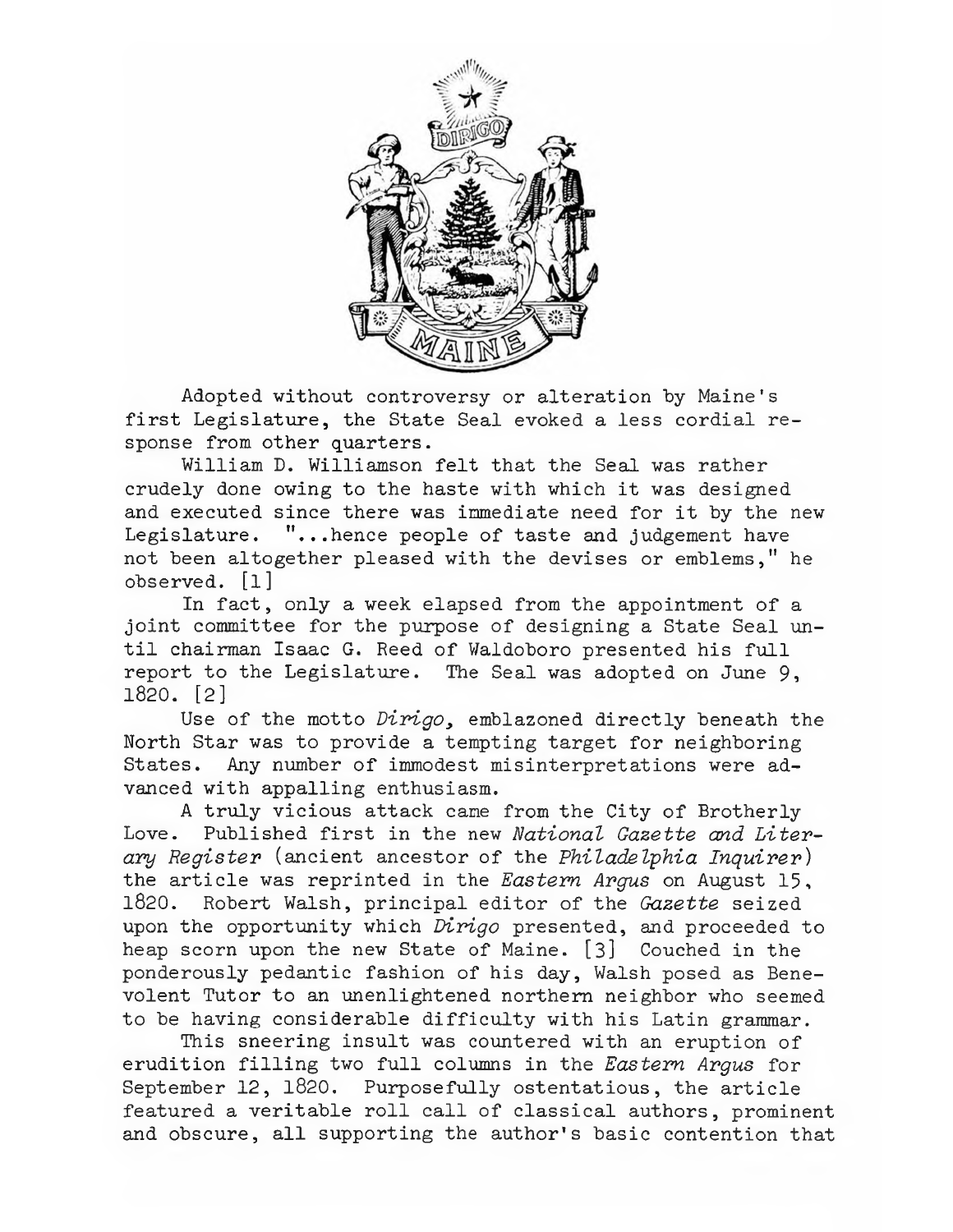the State of Maine could conjugate and interperet *dirigo* as it damn well pleased. After this dazzling didactic display, the author, curiously enough, claimed anonymity and signed simply as *<sup>A</sup> Citizen of Maine.*

It really wouldn'<sup>t</sup> matter much today who wrote this amusing excursion into sophistry were it not for the fact that, at the same time, the author reveals an intimate knowledge of the deliberations carried on by Isaac Reed'<sup>s</sup> joint committee. Here we learn of an earlier version of the State Seal which was rejected by the committee before presentation to the Legislature:

"As the historian may feel inclined to record it, we observe that two series of brilliant northern lights ushered in the birth of our new State; one occuring while the constitution was forming; and the other while we were making our first elections under it. Had not mechanical objections presented themselves, this circumstance (as being one of good augury) might possibly have found a notice in the armorial bearings of the State, under the shape of an electric bow with rays issuing from it; accompanied with <sup>a</sup> motto from Paul'<sup>s</sup> discourse to Agrippa: '<sup>I</sup> saw in the way <sup>a</sup> light.'...The other part of the proposed arms being all adopted, the motto *Dirigo* was made to take the place of the bow, as the bow was rejected; and a new drawing was executed on the occasion suited to the wishes of the committee."  $[4]$ 

It would be only logical to assume that the author of this quotation was <sup>a</sup> member of Isaac Reed'<sup>s</sup> Committee, if not Reed himself. Louis C. Hatch makes just such a conclusion, ignoring the generous clue provided in the fact that the entire article appearing in the *Eastern Argus* on September 12th was a reprint from the *HallcwelZ Gazette.* [5]

Almost as mysterious as the appearances of the aurora borealis in 1819 and 1820, a key document has surfaced, quite by chance, from the vault at the Society Library which provides ample evidence for identifying *<sup>A</sup> Citizen of Maine.* [6] The document was written in the unmistakable hand of Dr. Benjamin Vaughan of Hallowell. [7] <sup>A</sup> note at the head of the first page written years ago by Alpheus Packard attests this conviction, and comparison with numerous known specimens of Vaughan'<sup>s</sup> writing we now have at the Society leaves us without reasonable doubt. [8] Comparing the article in the *Eastern Argus* with the document at Maine Historical, stylistically and from the standpoint of identity of contents, we were led to the inexorable conclusion that both works had to proceed from the same brain. [9]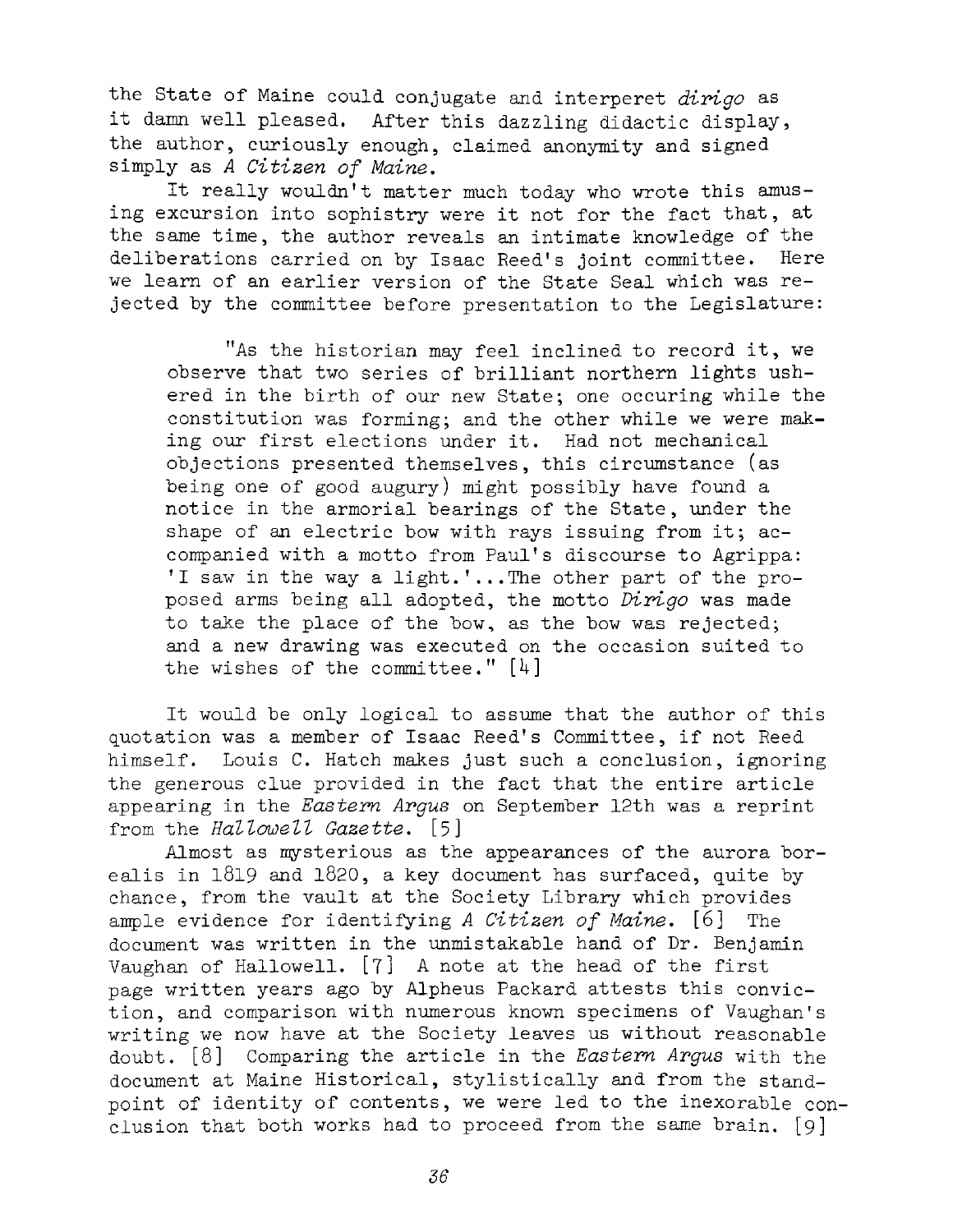Through the research efforts of Jessica K. Haskell, carried out at about the time of the State'<sup>s</sup> Centennial in 1920, we know that Dr. Vaughan was *not* <sup>a</sup> member of Reed'<sup>s</sup> Committee, but that his influence on their deliberations was very marked indeed. [10] We can see clearly now why his influence was so pervasive since the document transcribed below supplies the missing documentary evidence which would have given proof to Miss Haskell'<sup>s</sup> strong hunch.

Far more interesting than any identity solution is the fact that this document quite obviously represents the first idea worked upon by Reed'<sup>s</sup> committee, and was in fact intended as a working paper for that committee. [11] Here we have the germinal idea for the State Seal which was accepted in all particulars except two, which, as the document reveals, were central to Dr. Vaughan'<sup>s</sup> concept; the bow, representing the *aurora borealis* in the position now occupied by the motto *Dirigo^* and the accompanying motto from Saint Paul, "I saw in the way <sup>a</sup> light." [Acts 26:13]

It is really not too difficult, even in the twentieth century, to see why the gentlemen of the committee might have found Dr. Vaughan'<sup>s</sup> fondness for the mysterious *aurora borealis* <sup>a</sup> bit abstruse; and as men of action, would have preferred *Dirigo* over Saint Paul'<sup>s</sup> beautiful, but rather passive sounding quotation. Nevertheless, the original idea as proposed by Dr. Vaughan conveys a richness of meaning for the symbols used in the State Seal which the terse, tight prose of the official report can only suggest. [12]

Through internal evidence, it becomes apparent that the document had to be written by Dr. Vaughan sometime between April <sup>13</sup> and the first week in June, 1820. Herewith <sup>a</sup> literal transcription of the text:

"A seal for the new State of Maine formed of <sup>a</sup> coat of arms & of its accompaniments, ought to be original and simple, as well as characteristic; but as eighteen states have already chosen their emblems, our power of selection would be much confined, were there not circumstances in our situation which make us stand alone, & of which <sup>a</sup> part may easily find a place in our seal.

For example: we are the most northern state in the Union; & hence, though all may claim their share in the thirteen stars, yet what is an ordinary star for all other states, becomes the north star for us. Massachusetts has indeed <sup>a</sup> star near the face of its Indian; but it could have no title to give it <sup>a</sup> name, excepting through ourselves; & as our connection with her is dissolved, we may

37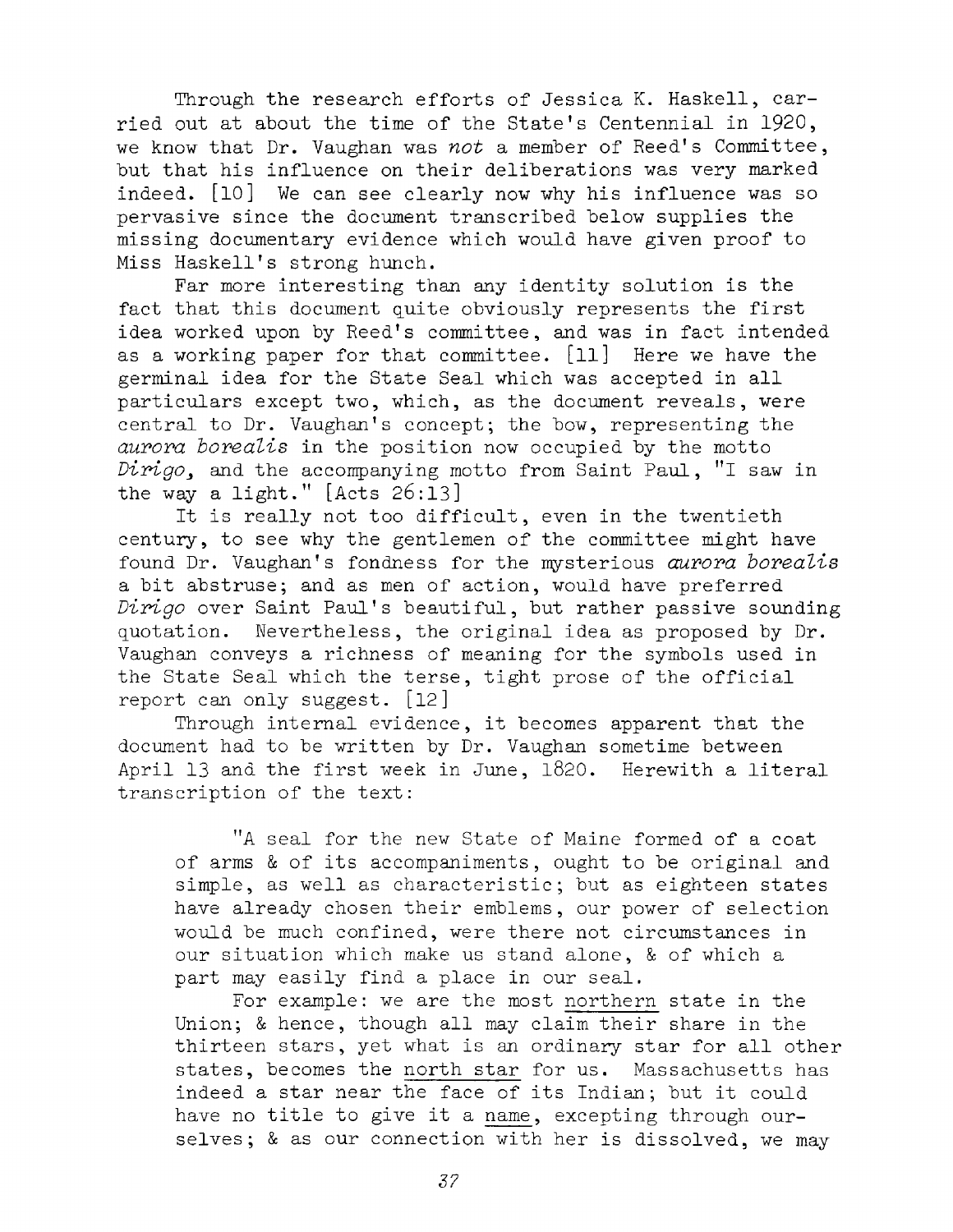ourselves assume this star, by making it into <sup>a</sup> crest, under the above name.  $---$  In this situation it will be found in the inclosed sketch.

Below this north star, <sup>a</sup> bow will be seen crossing the paper. This is a luminous bow, such as is occasionally seen as <sup>a</sup> portion of the aurora borealis\*or northern lights; & to ascertain this to be its nature, clusters of rays issue from its northern side, as in fact often happens in the heavens. This emblem has no necessary reference in our plan to our geographical position; but chiefly regards a more pointed circumstance. When the convention for forming the Constitution of Maine was sitting in Portland, in October last, the appearances of the Aurora were brilliant & frequent; & their visit was repeated in <sup>a</sup> splendid manner on April 3rd, when we chose our Governor & Legislators; being followed by a number of fainter traces of light within the next ten nights. It has seemed therefore interesting to record what is significant as an emblem, and may to many seem encouraging as an event.

Farther to avail ourselves of this impression, and to anticipate & set aside the puny jest, that we mean to consider ourselves as "northern lights;" <sup>a</sup> motto to our seal is given, from the address of Paul to Agrippa, shewing that we simply refer to our entry upon a new state of things, at <sup>a</sup> time when we saw <sup>a</sup> celestial light. The words of Paul are "I saw in the way <sup>a</sup> light." - Other applications may possibly be found hereafter for our motto; but we must first try to merit them, and history must next enumerate them. In the mean [sic] the introduction of this motto (if our motto be accepted) may add respect to our government, as similar incidents have done in certain infant governments in antiquity; while on the other hand, its singularity will induce strangers to inquire into its meaning, & thence lead them to be informed of what respects the bow. - But what regards the motto is not insisted upon; and we shall again touch upon the subject of the aurora.

The white pine or mast is another of the peculiar marks of Maine; & therefore it has <sup>a</sup> conspicuous place in our sketch. Whatever pines once existed in other parts of New Englad, they no where continue to abound so as to figure in commerce, excepting with ourselves. Hence this pine fills nearly the whole shield of our coat of arms; & for the sake of simplicity, it stands as the representative of all our forest trees. It is beautiful as an object; it produces wealth & convenience to us; and it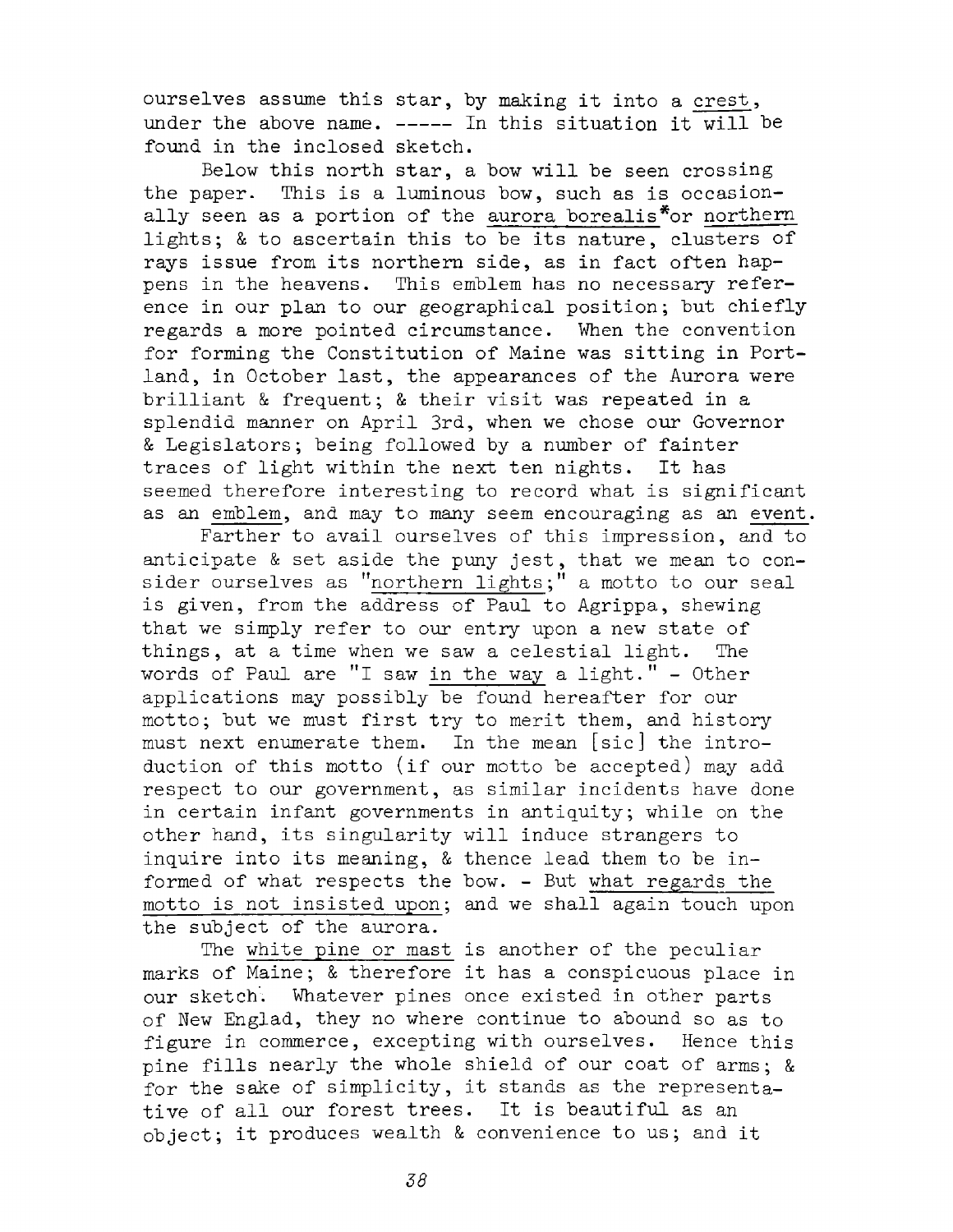commonly indicates good soil. - Vermont has a pine tree in its seal, but it is mixed with other trees.

The moose deer lying at the foot of the pine denotes the abundance of our wild lands; & therefore our future increase of people. The moose it will be observed, can only exist at a distance from inhabitants.

The supporters of the shield containing our arms properly so called, will nearly exhibit what remains of our story. Our extent of sea-coast & fondness for navigation is denoted by a mariner resting on an anchor; which anchor is also the anchor of hope. The cultivator of the soil stands as his counterpart; his scythe denoting that after his pasturage is spent, he has still <sup>a</sup> reserve of winter-fodder. We reject his other tools, as well as the signs of his principal crops; for simplicity requires that we should figure nothing which will naturally occur to our recollection or imagination.

For the same reason we are silent respecting manufactures. Our domestic manufactures will be known; & we do not meddle with the subject of forced manufactures, since many will object to them while we have millions of acres of vacant lands to colonize.

of state, that we have fisheries close at hand, a codfish with its head bent, so as to mark it to be in an inanimate state, may be placed at the foot of the shield containing our arms. But in figuring a sailor, it may be thought that we have figured also a fisherman. If it be thought expedient to explain in our seal

But let us return to the subject of the aurora borealis; for this meteor may appear to some to be too transient, & to have uses too obscure, to be an object worthy of attention. - To this we reply, that the world at large has always treated it with respect; & that our ignorance of its causes & connections is one of the reasons for drawing it into notice. Our no[r]thern situation is particularly favorable for its examination; since it enables us to discover the base & summit & often the whole breadth of its appearance, & to view it more closely than can be done by our more southern friends; as well as through <sup>a</sup> less deep & less dense body of air: circumstances which render it our peculiar duty to study it. Our situation has already enabled us to discover that the modern European hypothesis, that the centre of the bow ------ of the aurora borealis lies every where in the magnetic meridian of each place, will not extend to Maine; where the magnetic meridian lies to the west of north, &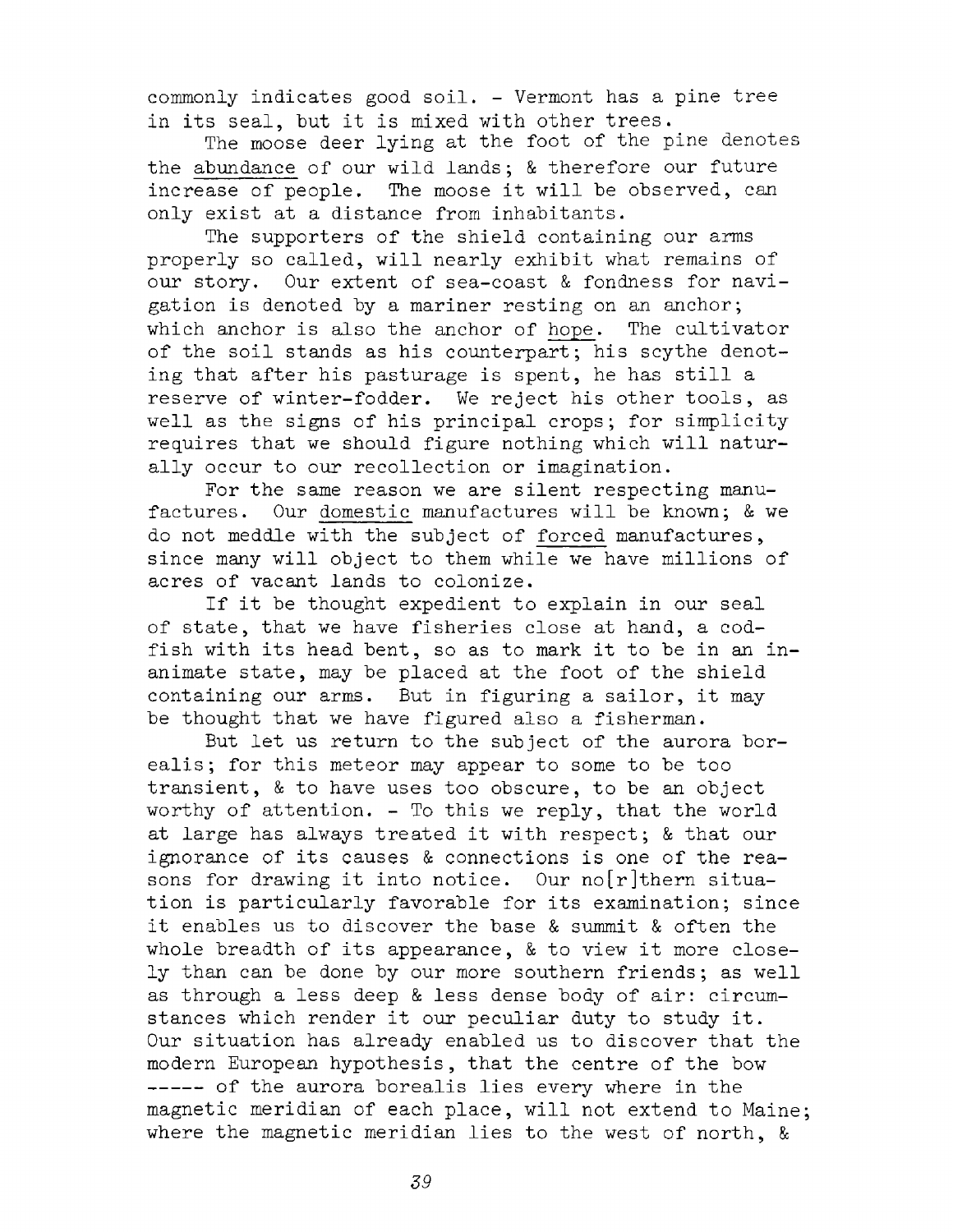the centre of the bow to the East. The appearances of the 3rd of April have shown also, that the band of light (like a narrow strip of cloud) which sometimes traverses the heavens from the East to the West in a right line, passing to the south of the spectator'<sup>s</sup> zenith, connected with the aurora borealis; since <sup>a</sup> band of this kind on that evening, had projections of luminous matter towards the north, resembling portions of the matter of the aurora: & a similar occurrence in Great Britain on the 17th of October, 1819, confirms the observation. We shall only add on the subject of this emblem, that it will certainly not form an objection to its adoption, if it elevates the minds of our people, & makes them anxious to do what shall be approved; nor yet if it tends to create philosophical observers.

But there is a second objection to our sketch; which is that it calls upon the world too strongly to remark upon our northern position. But silence on our side cannot prevent the operation of prejudice on theirs. Let us not then shew ourselves ashamed of our situation. Then grow great not by the warmth of their sun, but by their habits; and if their climate is of <sup>a</sup> nature to produce in them good habits, their powers and success will be in proportion. Mrs. Barbauld [13], an eminent English poet, says of the north of England, what we shall apply to Maine:

"Man is the nobler growth our realms supply, And souls are ripened in our northern sky."

Note\* This is pronounced as if written Au-ro-ra Bo-re-alis. It means <sup>a</sup> dawning light in the north. - This meteor, when it appears to the south in the southern hemisphere, is called Aurora Aus-trà-lis."

*-------- NOTES--------*

1. William D. Williamson, *History of the State of Maine...* Hallowell, 1832. vol. 2, p. 677.

2. *Resolves of the State of Maine from <sup>1820</sup> to 1823.* Portland, 1828. vol. 1, p. 21-23. Haskell, Jessica, "Origin of the Seal of State of Maine," *[Portland] Evening Express & Advertiser* January 18, 1922.

3. The article is unsigned, but Benjamin Vaughan identifies Robert Walsh (178^-1859) in his article of rebuttal in *Eastern Arguss* September 12, 1820. Walsh'<sup>s</sup> biography appears in *Dictionary of American Biography.* Considering the careers of Walsh and Vaughan, it would be surprising if this were the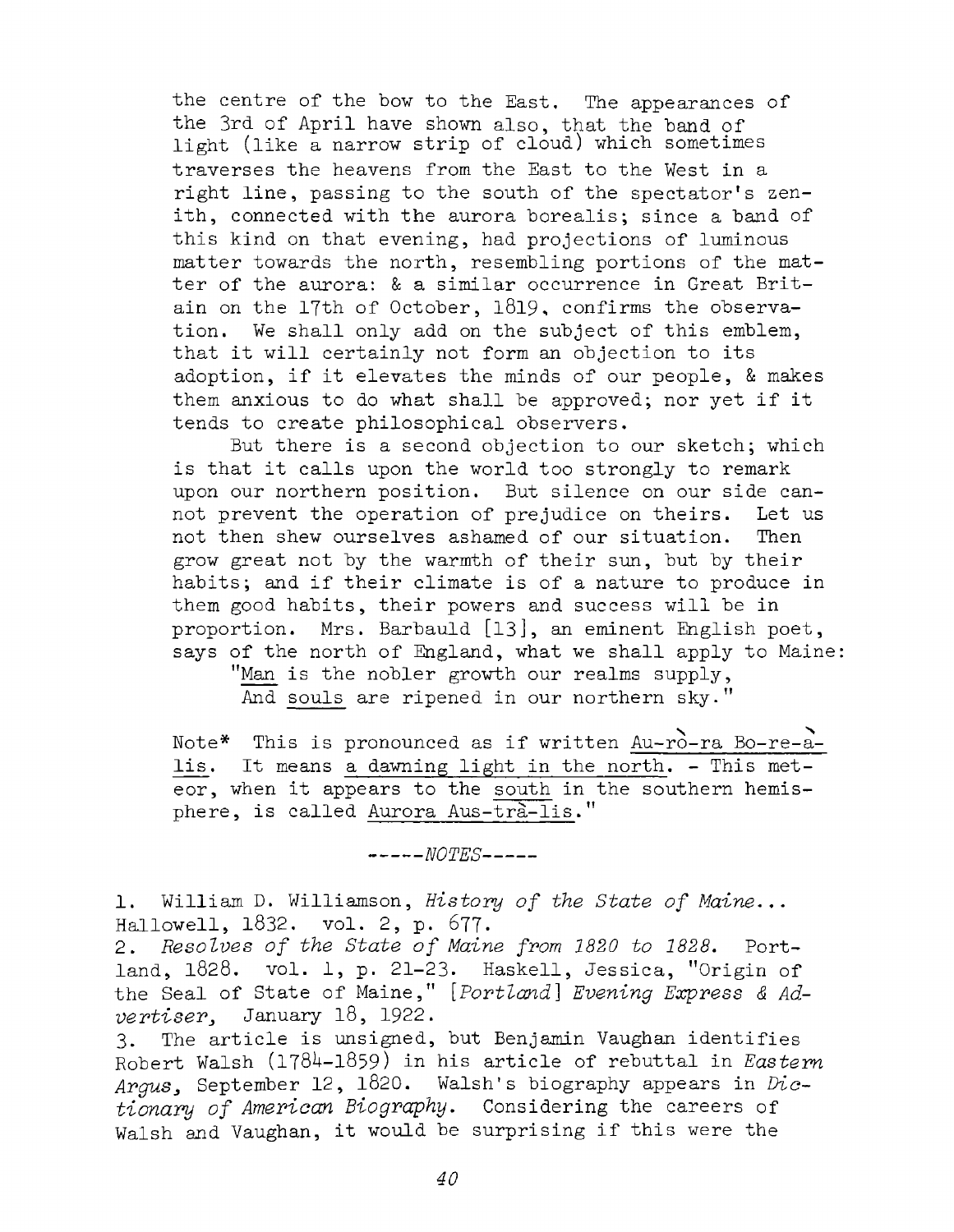first time they crossed literary swords.

4. *Eastern Argus* September 12, 1820.

5. Louis C. Hatch, *History of Maine,* New York, 1919- vol. 1, p. 171. The Hallowell origins are clearly indicated in the *Eastern Argus,* Either Hatch or his printer wrongly attributes the quotation in question to Isaac Reed by means of juxtapositioning a quotation from the September 12, 1820 issue with a June 13, <sup>1820</sup> issue of the *Eastern Argus* without identifying same.

6. The Curator of Manuscripts discovered this document in October while engaged in a routine project. This project involves the removal of manuscripts from scrapbooks to preserve them from being destroyed by acid migration from inferior scrapbook mounting pages. Since we have more than 300 scrapbooks destined for such treatment, it was pure chance that the scrapbook containing this particular document was one of the first selected.

7. <sup>A</sup> good bibliography of biographical sources for Benjamin Vaughan (1751-1835) appears at the end of his entry in the *Dictionary of American Biography.* One of the most interesting accounts of this truly extraordinary man is to be found in the *Collections of the Maine Historical Society,* Series one, vol. 6, p. 85-103.

8. Alpheus S. Packard (1798-1884) distinguished Bowdoin professor, was librarian of Maine Historical Society, 1835-1881. His note, undated, at the head of the Vaughan document reads: "I am confident that this is the hand writing of Benjamin Vaughan, L.S.D. of Hallowell. A.S.P-"

9. The temptation was great to reprint the September 12th *Argus* article in full, so that readers could draw their own conclusions. However, this would have left us with room for little else in the *newsletter,*

10. Miss Jessica J. Haskell  $(1879-1954)$  of Hallowell dug into the files at the Office of the Secretary of State. She found an unpublished list of the joint committee members which we include here as a matter of record: from the Senate, William Moody of York and William D. Williamson; from the House, John F. Scammon of Saco, Silas Estes of Westbrook, and Stephen Purrington of Harpswell. The only remnant of Miss Haskell'<sup>s</sup> research we can locate presently is contained in an article for the *[Portland] Evening Express & Advertiser<sup>&</sup>gt;* January 18, 1922.

11. Two observations urge the conclusion that the committee actually used this document for a working paper. First, Dr. Vaughan would certainly not have included a pronunciation guide for *aurora borealis* for his own edification. Secondly,